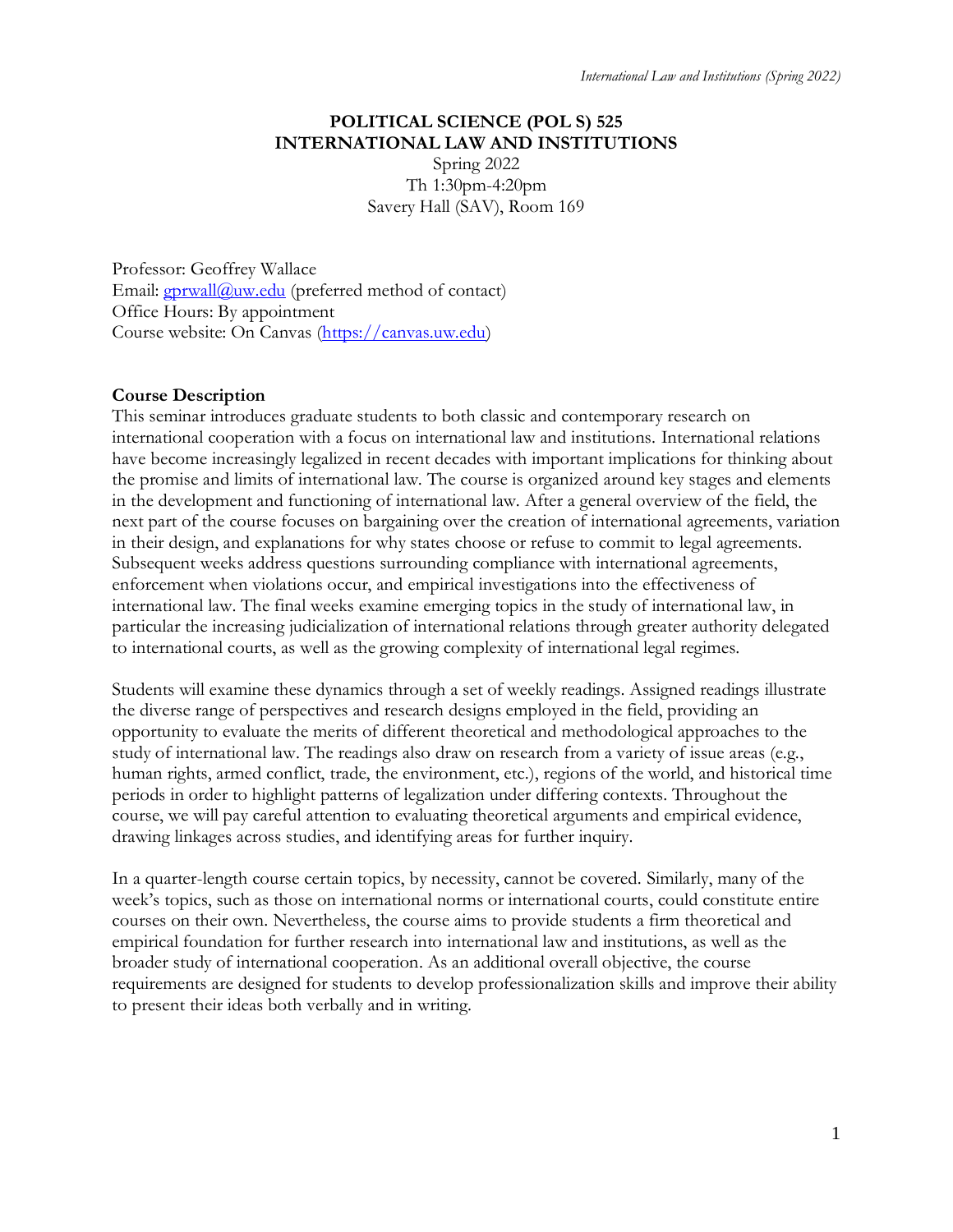## **Course Requirements**

Regular Seminar Participation (30%) Two Critical Response Memos (20%) Article Presentation (10%) Author's Defendant (5%) Final Paper / Take-Home Final Exam (35%)

#### *Regular Seminar Participation (30%)*

For meaningful discussion and a successful overall seminar, everyone must actively participate. This is particularly important given the subject matter of the course since research on international law is vibrant and highly contested with few (if any) settled conclusions. Students are expected to attend class meetings, complete all assigned readings beforehand, and come prepared to discuss the material. The professor is also apt to call on students to answer questions related to the main points from the readings. All students will be expected to contribute to the discussion during class meetings. Quality of comments is valued over quantity.

#### *Critical Response Memos (Two – 10% each)*

Students will write two critical response memos over the course of the quarter. These memos, to be assigned in advance, will critically engage a selected set of readings from a given week. Each memo should be about 5-7 double-spaced pages in length. The memo should not simply summarize the assigned texts, since all students are already expected to have done the readings. Rather, you should develop an argument based on some aspect of the readings (theoretical, empirical, methodological), which improves our understanding of the underlying issues of the week's topic. Students are expected to defend this memo and lead discussion of their assigned articles during class (e.g., by preparing and posing questions for other students to consider). Memos cannot overlap with the weeks you assume the role of author's defendant. Memos should be emailed to the instructor and other students by noon on the day before class meets. Late memos will not be accepted for credit.

#### *Article Presentation (10%)*

Students will be asked to lead discussion by presenting core aspects of one assigned reading in a 10- 15-minute presentation using slideware (e.g., PowerPoint, Beamer, etc.). The presentation is intended to simulate a conference-style presentation and the presenter will present as if he/she is one of the authors of the work. Other students in the class will then be able to ask questions about the work in around a 10-minute discussion session following the presentation. The presentation should include the following:

- a. What is the research question?
- b. What literature/work is this work contributing to?
- c. What is the theory and hypotheses?
- d. What is the methodological approach and research design?
- e. What are the findings?
- f. What is the central contribution of the work and implications?

#### *Author's Defendant (5%)*

All students will be assigned at least once during the semester to serve as "Author's Defendant" for a selection of readings during a course meeting. This role does not require any written work but rather is a type of participation. As is the case in many graduate seminars, critiques are plentiful, however there often is little praise or defense of work. You will be called on to defend the merits of the relevant readings by speaking for the relevant authors and keeping the discussion balanced. As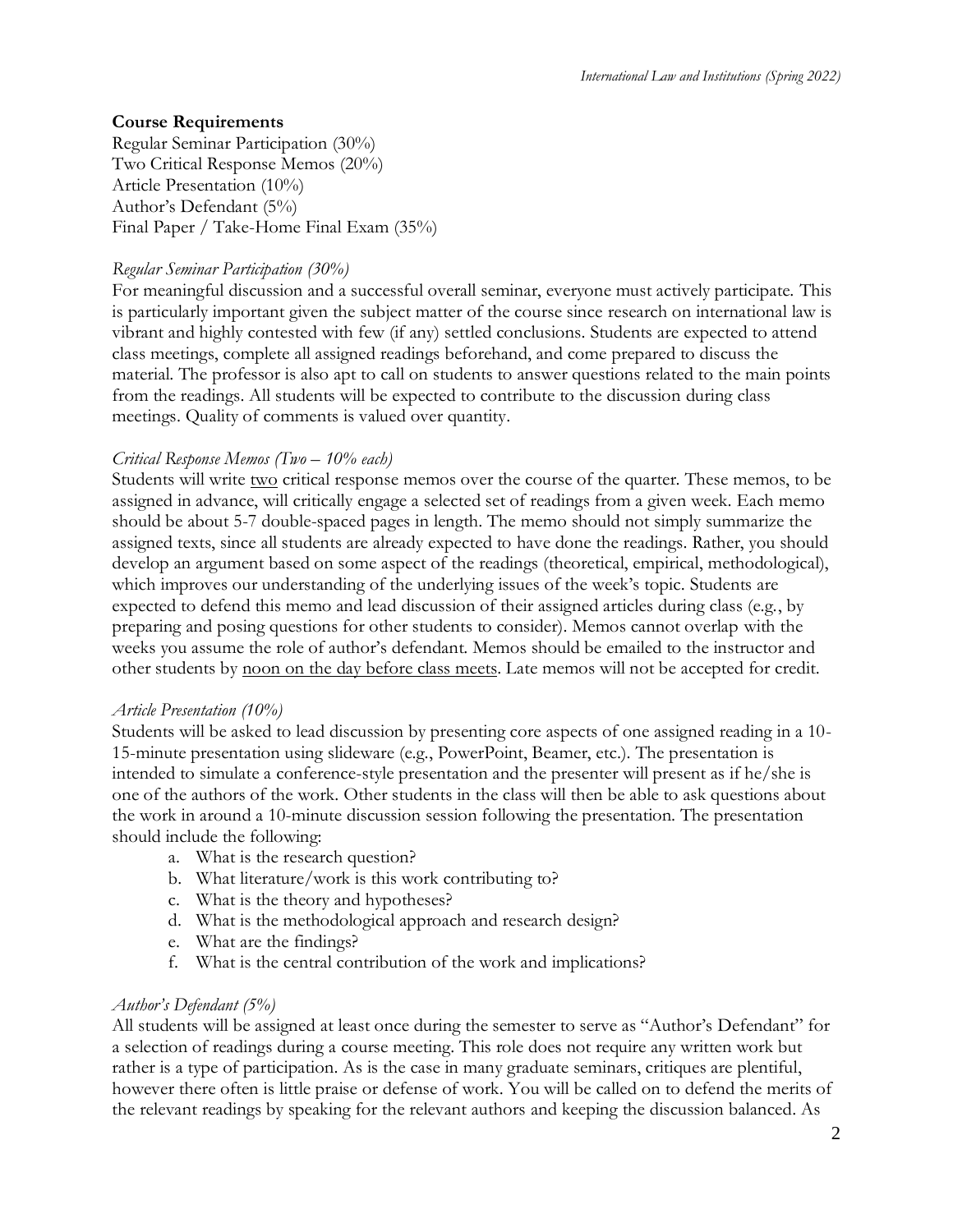part of this task, you will also serve as "resident expert" and will be called on to explain or clarify questions the professor or other students may have about the readings.

# *Final Paper / Take-Home Final Exam (35%)*

The final assignment will take the form of either a Final Paper OR a Take-Home Final Exam.

*Final Paper Option:* The final paper, in turn, can be one of two types: 1) Literature Review, or 2) Research Proposal. The paper should engage some aspect of wartime conduct or the study of international law more broadly. The paper should be 15-20 double-spaced pages in length and is due by 5pm on Wednesday, June 8, 2022. A one-page single-spaced outline is due by the start of class on Thursday, April 28, 2022.

- *Literature Review: Literature reviews offer an opportunity to explore a topic in greater depth* than is normally possible in the weekly readings of the class. Literature reviews should not simply take the form of an annotated bibliography summarizing one scholarly book or article in sequential order. Rather, reviews should situate the chosen scholarly works within the intellectual development of the topic, consider how the works relate to each other, and discuss their relative strengths and weaknesses. Key concepts and arguments should be outlined and compared and contrasted. In particular, reviews should identify areas of debate and formulate questions for future research. Examples of the style of review essays can be seen in past issues of the *Annual Review of Political Science, International Organization, Perspectives on Politics*, and *World Politics*, among other scholarly journals.
- *Research Proposal:* Research proposals should be structured as an initial version of a grant or dissertation proposal. It should offer a clear research question, situate it within the existing literature, and define key concepts. Proposals should then put forward a theoretical argument with attention to developing specific hypotheses and identifying likely alternative explanations. Proposals should then formulate and justify a research design for testing these hypotheses, specifying the types of data to be used, how they will be analyzed, and assessing possible inferential challenges. Finally, the proposal should state how the proposed research promises to contribute to the relevant topic and the broader study of international law.

*Take-Home Final Exam Option*: Students will write a take-home final exam modeled after the comprehensive exams everyone will be expected to take later in the program. Exams will be openbook/notes, and answers are only expected to draw on assigned readings from this syllabus. Students will select to write the exam during an 8-hour window of their choice on a given day during the regular finals period – the last eligible day for taking the exam will be Wednesday, June 8, 2022. Students will then be required to submit an electronic copy of their exam through Canvas by the relevant deadline. Students wishing to take the exam option must notify the instructor in writing by the start of class on Thursday, April 28, 2022.

# **Grading Policies & Procedures**

Grading for all assignments and for the course overall takes place on a 4.0 scale set by the UW Graduate School. Please note that late assignments will not be accepted without prior written arrangement with the instructor.

*Grade scale:*   $3.5-4.0 = A$  range  $2.5 - 3.4 = B$  range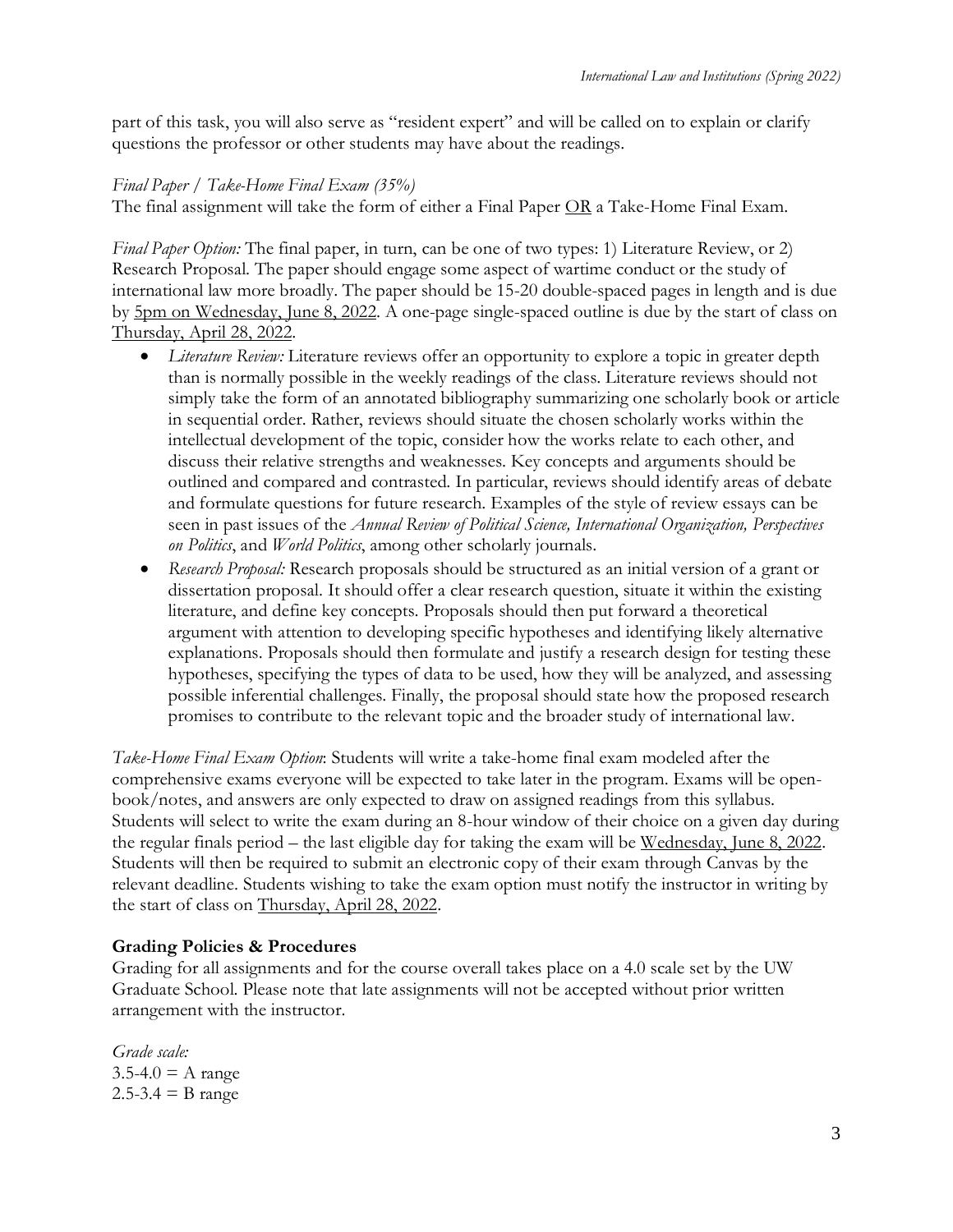$1.7 - 2.4 = C$  range Below  $1.7 = E$ 

## **Collaborative Work**

Please note that unless specifically granted by the professor, or directly indicated on the assignment, students should only complete assignments individually. All assignments are NOT to be completed in a collaborative effort with other students.

## **Religious Accommodations**

Washington state law requires that UW develop a policy for accommodation of student absences or significant hardship due to reasons of faith or conscience, or for organized religious activities. The UW's policy, including more information about how to request an accommodation, is available at Religious Accommodations Policy [\(https://registrar.washington.edu/staffandfaculty/religious](https://registrar.washington.edu/staffandfaculty/religious-accommodations-policy/)[accommodations-policy/\)](https://registrar.washington.edu/staffandfaculty/religious-accommodations-policy/). Accommodations must be requested within the first two weeks of this course using the Religious Accommodations Request form

[\(https://registrar.washington.edu/students/religious-accommodations-request/\)](https://registrar.washington.edu/students/religious-accommodations-request/).

## **Accessibility**

If you have already established accommodations with Disability Resources for Students (DRS), please communicate your approved accommodations to the instructor as soon as possible so we can discuss your needs in this course. If you have not yet established services through DRS, but have a temporary health condition or permanent disability that requires accommodations (conditions include but not limited to: mental health, attention-related, learning, vision, hearing, physical or health impacts), you are welcome to contact DRS at 206-543-8924, email  $uwdrs@uw.edu$ , or online</u> at [http://disability.uw.edu.](http://disability.uw.edu/) DRS offers resources and coordinates reasonable accommodations for students with disabilities and/or temporary health conditions. Reasonable accommodations are established through an interactive process between you, your instructor, and DRS. It is the policy and practice of the University of Washington to create inclusive and accessible learning environments consistent with federal and state law.

#### **Academic Misconduct**

Academic misconduct is a serious offense at The University of Washington. All cases of suspected academic misconduct will be referred to the Arts and Sciences Committee on Academic Conduct, and may result in a grade of 0.0 for the assignment in question.

University policies and guidelines regarding cheating and plagiarism can be found at [https://depts.washington.edu/grading/pdf/AcademicResponsibility.pdf.](https://depts.washington.edu/grading/pdf/AcademicResponsibility.pdf)

What constitutes academic misconduct? The University of Washington Student Conduct Code defines it as the following (WAC 478-120-024).

# **Academic misconduct** includes:

- (a) **"Cheating,"** which includes, but is not limited to:
	- (i) The use of unauthorized assistance in taking quizzes, tests, or examinations; or

(ii) The acquisition, use, or distribution of unpublished materials created by another student without the express permission of the original author(s).

(b) **"Falsification,"** which is the intentional use or submission of falsified data, records, or other information including, but not limited to, records of internship or practicum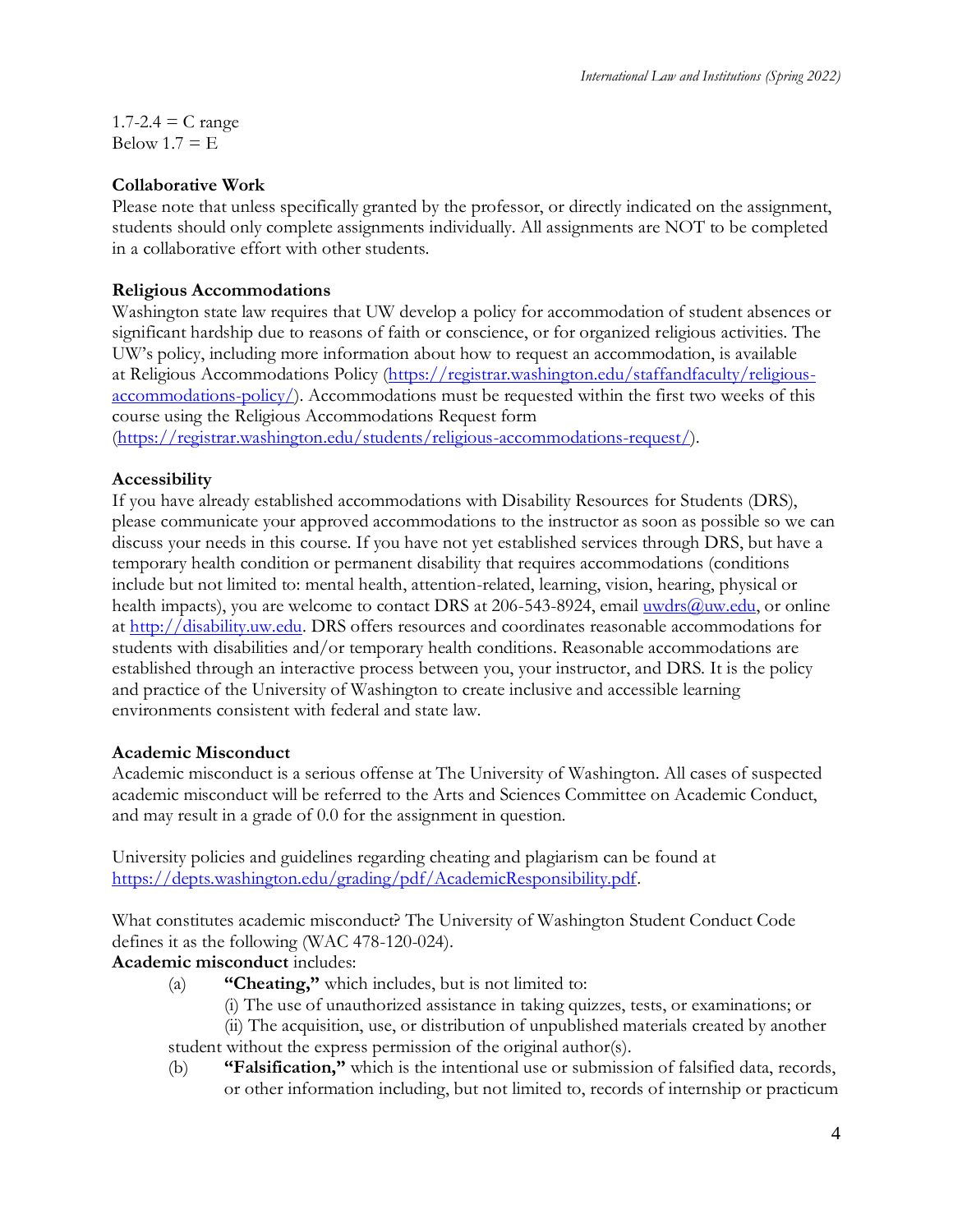experiences or attendance at any required event(s). Falsification also includes falsifying scientific and/or scholarly research.

- (c) **"Plagiarism,"** which is the submission or presentation of someone else's words, composition, research, or expressed ideas, whether published or unpublished, without attribution. Plagiarism includes, but is not limited to: (i) The use, by paraphrase or direct quotation, of the published or unpublished work of another person without full and clear acknowledgment; or (ii) The unacknowledged use of materials prepared by another person or acquired from an entity engaging in the selling of term papers or other academic materials.
- (d) **Prohibited collaboration**.
- (e) Engaging in behavior specifically prohibited by an instructor in the course of class instruction or in a course syllabus.
- (f) **Multiple submissions** of the same work in separate courses without the express permission of the instructor(s).
- (g) Taking deliberate action to destroy or damage another's academic work in order to gain an advantage for oneself or another.
- (h) The recording of instructional content without the express permission of the instructor(s), and/or the dissemination or use of such unauthorized records.

If you are uncertain what constitutes plagiarism, please ask the instructor. The Political Science/JSIS/LSJ/CHID Writing Center also offers guidance on plagiarism, general advice on writing, and related issues of academic integrity: [http://depts.washington.edu/pswrite/forstudents.html.](http://depts.washington.edu/pswrite/forstudents.html)

# **Classroom Expectations & Communication**

Some of the material covered may be controversial. While debate is expected and in fact encouraged, students are required to conduct themselves in a professional manner at all times during the course. Students are expected to arrive on time and ready to start class. We have a very short period of time for each class, and it is disrespectful to the instructor and your fellow classmates to show up late. If you miss a class, you are still responsible for the information covered, and the instructor will not provide you with notes. All disruptive behavior is not permitted during class, including but by no means limited to sleeping, talking outside of regular discussion, using cell phones, and insulting classmates and/or the instructor. Laptops are permitted, but should be used solely for course work (e.g., taking notes, accessing course readings, etc.). Eating is permitted as long as it does not disrupt others.

Email is the preferred method of contact for most logistical questions. For more in-depth issues, please arrange to talk with the instructor during office hours or by appointment. All e-mail related to the course should begin with the subject heading "POL S 525:…". Assignments should be submitted by e-mail attachment with the subject heading "POL S 525: <Your Name> - <Assignment Name>".

# **Readings**

There are no required books for purchase. All readings are available in electronic format and will be posted on the Canvas course website. The reading load for this course is quite heavy (often several hundred pages per week) – plan and prepare accordingly.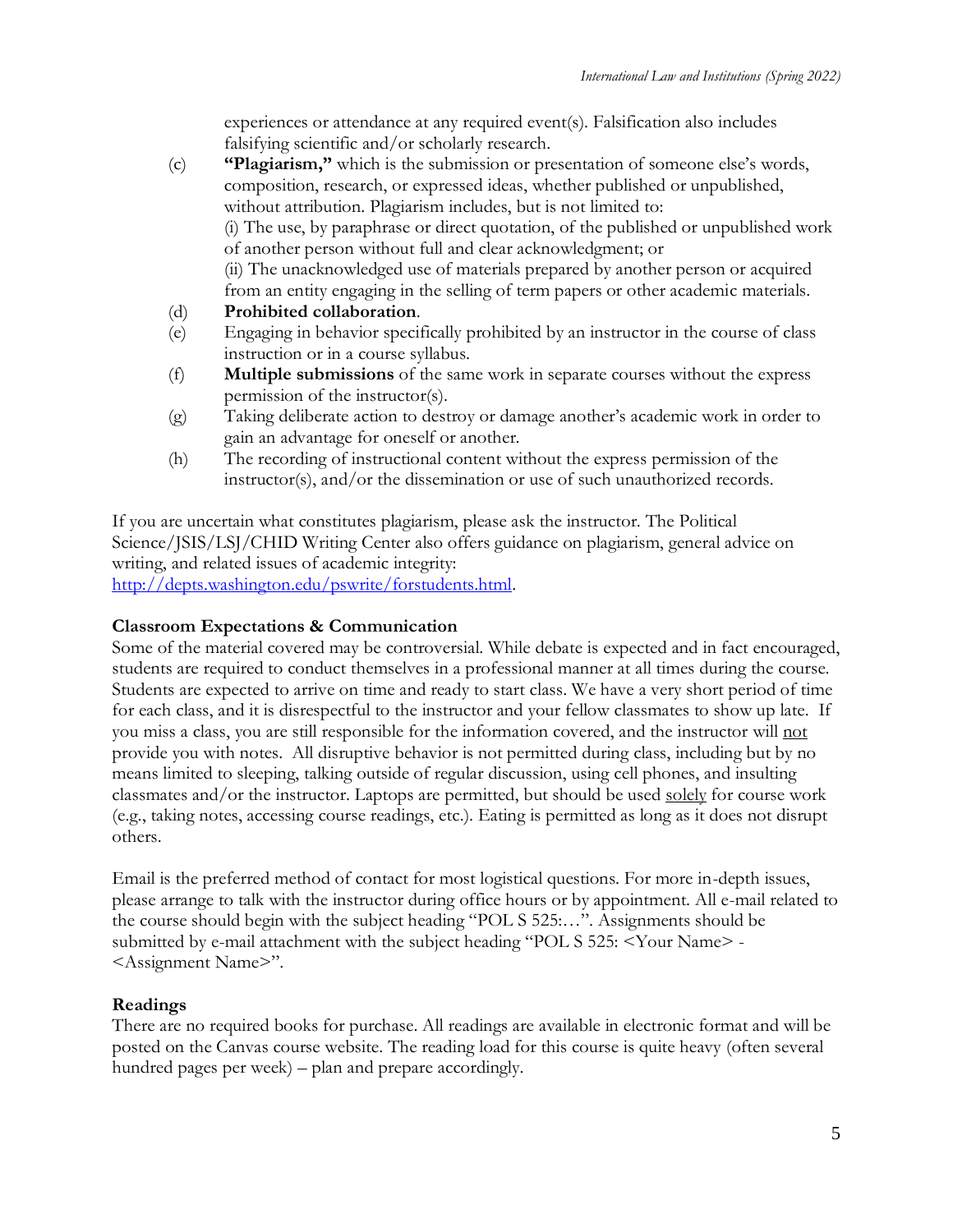In addition, the *Annual Review of Political Science*, published annually, provides articles that succinctly review the literature on particular topics across Political Science. The International Studies Association (ISA), in conjunction with Oxford University Press, has put together an online compendium, the *Oxford Research Encyclopedia of International Studies*, with similar types of review essays across a wide range of topics in international relations (see [https://www.isanet.org/Publications/Encyclopedia,](https://www.isanet.org/Publications/Encyclopedia) access available to ISA members only).

Many of the readings assigned in this course come from the following selection of journals, though this list is by no means exhaustive. You are encouraged to consult some of these journals on a regular basis to keep informed of the latest developments in the field.

## *General Political Science IR Field-specific*

American Political Science Review International Security American Journal of Political Science Journal of Conflict Resolution Journal of Politics Security Studies British Journal of Political Science Journal of Peace Research Political Science Quarterly International Interactions

International Organization **International Theory** International Studies Quarterly Review of International Organizations World Politics Review of International Political Economy European Journal of International Relations

# *(International) Law-specific*

American Journal of International Law European Journal of International Law Law and Society Review Law and Social Inquiry Journal of Legal Studies Journal of Empirical Legal Studies

# Conflict Management and Peace Science *General IR* Foreign Policy Analysis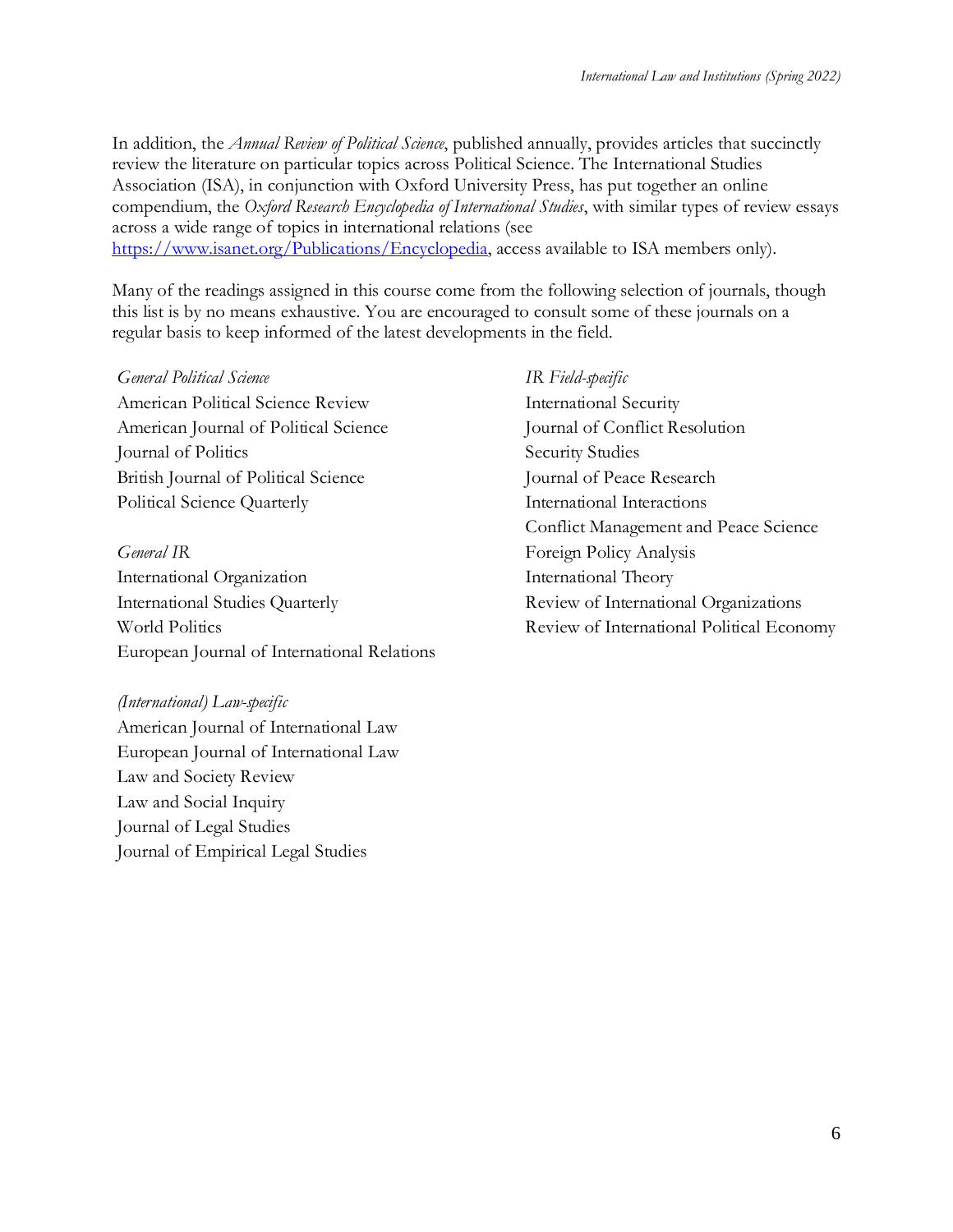# **A Few Notes on Note-Taking**

You should take an organized and long-term approach to your notes. You will likely need to refer back to your notes from this course many times in the future – making connections to other courses, preparing for comprehensive exams, researching a paper, etc. In fact, I still regularly consult my own notes when I took courses like the following many years ago!

Here are two general recommendations on note-taking:

- 1. Your notes should be a combination of a) specifics to the particular reading; and b) big picture thinking. Having detailed notes on each reading is important, but getting bogged down in the minutiae can conceal the bigger picture and how a reading fits within the broader field. Along with reading-specific notes, you should also include (often at the beginning) a brief paragraph or set of points where you take a step back and situate the reading in the relevant literature. In general, keep the following questions in mind when reading each piece (not necessarily in this order):
	- a. What is the research question?
	- b. What literature/work is this work contributing to?
	- c. What is the theory and hypotheses?
	- d. What is the methodological approach and research design?
	- e. What are the findings?
	- f. What is the central contribution of the work and implications?
- 2. You should also experiment with some electronic system for managing your notes. Reference management systems (e.g., Bookends, Mendeley, Zotero, BibTeX, etc.) can be extremely flexible and efficient for organizing your materials, citing works, and updating your notes with new thoughts and connections.

# **COVID-19**

We are all in this together! The health and safety of the entire University of Washington community is of the highest priority. The university has adjusted COVID-related policies in response to various developments throughout the ongoing pandemic. We will be following those guidelines, and any changes will be clearly be announced in class.

If you have [symptoms,](https://coronavirus.uwhealth.org/symptoms-and-care/) do not come to class and do get [tested.](https://www.washington.edu/coronavirus/testing/) For additional information about COVID-19 and UW policies, see [here.](https://www.washington.edu/coronavirus/)

# **Self-Care**

Graduate studies are hard enough in normal times, but these are unfortunately not normal times. We are currently living through a global pandemic, heightened economic uncertainty, a period of renewed attention domestically and internationally to racial injustice, and an intensely polarized political environment.

The Counseling Center and Hall Health are excellent resources on campus that many UW students utilize. Students may get help with study skills, career decisions, substance abuse, relationship difficulties, anxiety, depression, or other concerns.

- Counseling Center <https://www.washington.edu/counseling/>
- Hall Health  $-\frac{https://wellbeing.uw.edu/unit/hall-health/}{$  $-\frac{https://wellbeing.uw.edu/unit/hall-health/}{$  $-\frac{https://wellbeing.uw.edu/unit/hall-health/}{$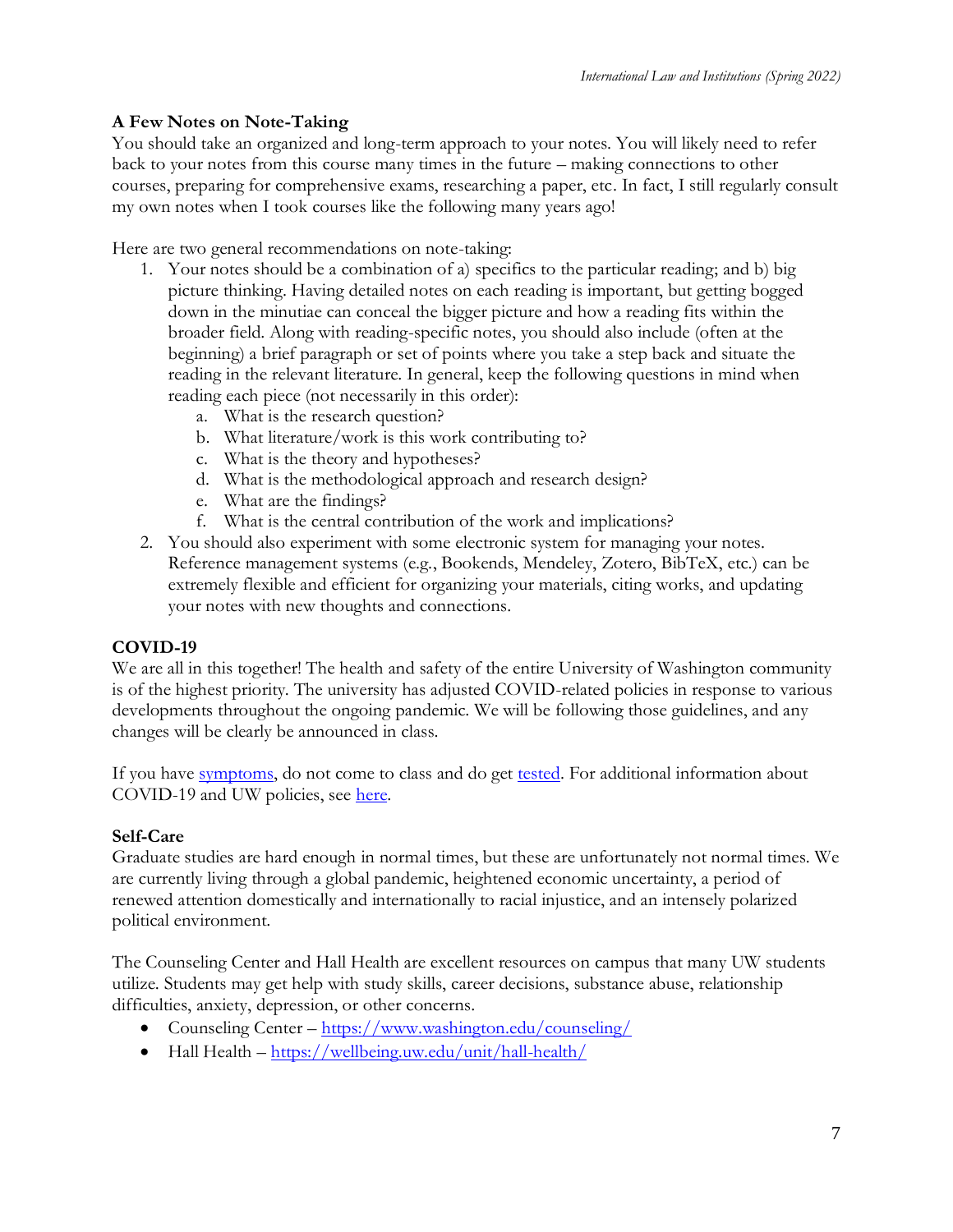#### **Course Schedule**

The following is a preliminary schedule of topics and readings for the course. The schedule is subject to change based on the pace of the class. The instructor will clearly announce changes to the course schedule should any occur. Please be mindful that some of the readings for a particular week may be split across separate pages in the syllabus.

#### **Week 1 (March 31): Course Overview – Law Amidst Anarchy**

- Mearsheimer, John J. 1994/1995. "The False Promise of International Institutions." *International Security* 19 (3): 5-49.
- Keohane, Robert O., and Lisa L. Martin. 1995. "The Promise of Institutionalist Theory." *International Security* 20 (1): 39-51.
- Stein, Arthur A. 1982. "Coordination and Collaboration: Regimes in an Anarchic World." *International Organization* 36 (2): 299-324.
- Abbott, Kenneth W., Robert O. Keohane, Andrew Moravcsik, Anne-Marie Slaughter, and Duncan Snidal. 2000. "The Concept of Legalization." *International Organization* 54 (3): 401-419.
- Finnemore, Martha, and Stephen J. Toope. 2001. "Alternatives to 'Legalization': Richer Views of Law and Politics." *International Organization* 55 (3): 743-758.

#### **Week 2 (April 7): Bargaining and Negotiation – The Creation of International Agreements**

- Fearon, James D. 1998. "Bargaining, Enforcement, and International Cooperation." *International Organization* 52 (2): 269-305.
- Putnam, Robert. 1988. "Diplomacy and Domestic Politics: The Logic of Two-Level Games." *International Organization* 42 (3): 427-460.
- Goodliffe, Jay, and Darren Hawkins. 2009. "A Funny Thing Happened on the Way to Rome: Explaining International Criminal Court Negotiations." *Journal of Politics* 71 (3): 977-997.
- Poast, Paul. 2012. "Does Issue Linkage Work? Evidence from European Alliance Negotiations, 1860 to 1945." *International Organization* 66 (2): 277-310.
- Steinberg, Richard H. 2002. "In the Shadow of Law or Power? Consensus-Based Bargaining and Outcomes in the GATT/WTO." *International Organization* 56 (2): 339-374.

#### **Week 3 (April 14): Institutional Design – Why do International Agreements Differ So Much?**

- Koremenos, Barbara, Charles Lipson, and Duncan Snidal. 2001. "The Rational Design of International Institutions." *International Organization* 55 (4): 761-800.
- Tir, Jaroslav, and Douglas M. Stinnett. 2011. "The Institutional Design of Riparian Treaties: The Role of River Issues." *Journal of Conflict Resolution* 55 (4): 606-631.
- Mattes, Michaela. 2012. "Reputation, Symmetry, and Alliance Design." *International Organization* 66 (4): 679-707.
- Rosendorff, B. Peter, and Helen V. Milner. 2001. "The Optimal Design of International Trade Institutions: Uncertainty and Escape." *International Organization* 55 (4): 829-857.
- Hafner-Burton, Emilie, Laurence R. Helfer, and Christopher J. Fariss. 2011. "Emergency and Escape: Explaining Derogations from Human Rights Treaties." *International Organization* 65 (4): 673-707.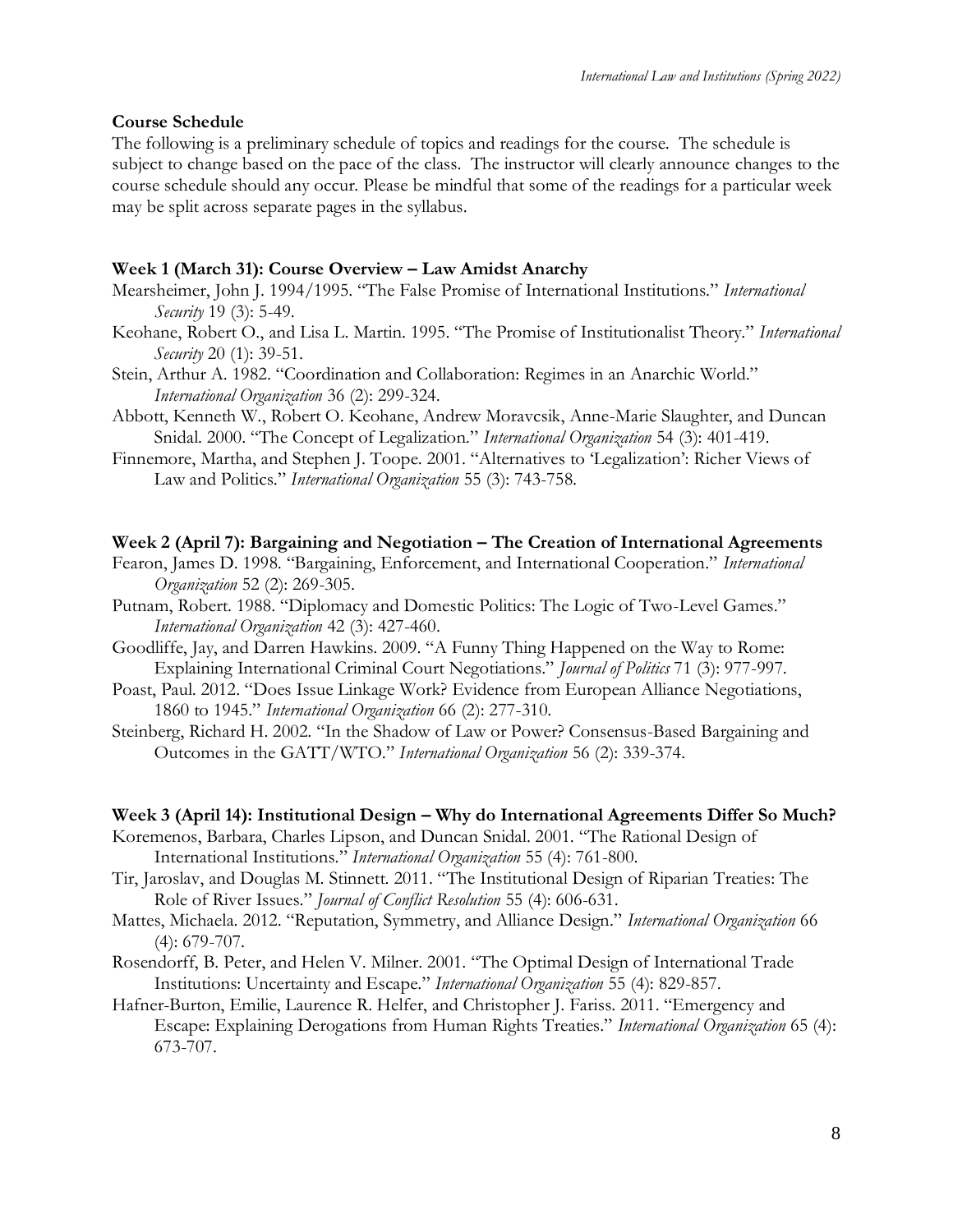#### **Week 4 (April 21): International Norms and Customary Law**

- Finnemore, Martha, and Kathryn Sikkink. 1998. "International Norm Dynamics and Political Change." *International Organization* 52 (4): 887-917.
- Finnemore, Martha. 1993. "International Organizations as Teachers of Norms: The United Nations Educational, Scientific, and Cultural Organization and Science Policy." *International Organization* 47 (4): 565-597.
- Hyde, Susan D. 2011. "Catch Us If You Can: Election Monitoring and International Norm Diffusion." *American Journal of Political Science* 55 (2): 356-369.
- Goldsmith, Jack L., and Eric A. Posner. 2005. *The Limits of International Law*. Oxford: Oxford University Press. Ch.1 "A Theory of Customary International Law" (23-43); Ch.2 "Case Studies" (Excerpt: 45-54).
- Verdier, Pierre-Hugues, and Erik Voeten. 2015. "How Does Customary International Law Change? The Case of State Immunity." *International Studies Quarterly* 59 (2): 209-222.

# **Week 5 (April 28): Commitment – Examining Why States Join International Agreements \*\*Final Paper Proposals / Intention to Take Final Exam Due by the Start of Class\*\***

- Nielsen, Richard A., and Beth A. Simmons. 2015. "Rewards for Ratification: Payoffs for Participating in the International Human Rights Regime?" *International Studies Quarterly* 59 (2): 197-208.
- Moravcsik, Andrew. 2000. "The Origins of Human Rights Regimes: Democratic Delegation in Postwar Europe." *International Organization* 54 (2): 217-252.
- Simmons, Beth A., and Allison Danner. 2010. "Credible Commitments and the International Criminal Court." *International Organization* 64 (2): 225-256.
- Vreeland, James R. 2008. "Political Institutions and Human Rights: Why Dictatorships Enter into the United Nations Convention against Torture." *International Organization* 62 (1): 65-101.
- Hollyer, James R., and B. Peter Rosendorff. 2011. "Why Do Authoritarian Regimes Sign the Convention against Torture? Signaling, Domestic Politics and Non-Compliance." *Quarterly Journal of Political Science* 6 (3-4): 275-327.

#### **Week 6 (May 5): Compliance – Examining Why States Adhere to their Promises**

- Chayes, Abram, and Antonia H. Chayes. 1993. "On Compliance." *International Organization* 47 (2): 175-205.
- Downs, George W., David M. Rocke, and Peter N. Barsoom. 1996. "Is the Good News About Compliance Good News About Cooperation?" *International Organization* 50 (3): 379-406.
- Dai, Xinyuan. 2005. "Why Comply? The Domestic Constituency Mechanism." *International Organization* 53 (2): 363-398.
- Leeds, Brett A. 2003. "Alliance Reliability in Times of War: Explaining State Decisions to Violate Treaties." *International Organization* 57 (4): 801-827.
- Morrow, James D. 2007. "When Do States Follow the Laws of War?" *American Political Science Review* 101 (3): 559-589.

#### **Week 7 (May 12): Enforcement – What Happens if States Don't Keep their Promises?**

Guzman, Andrew T. 2008. *How International Law Works: A Rational Choice Theory*. Oxford, U.K.: Oxford University Press. Ch.3 "Reputation" (71-118).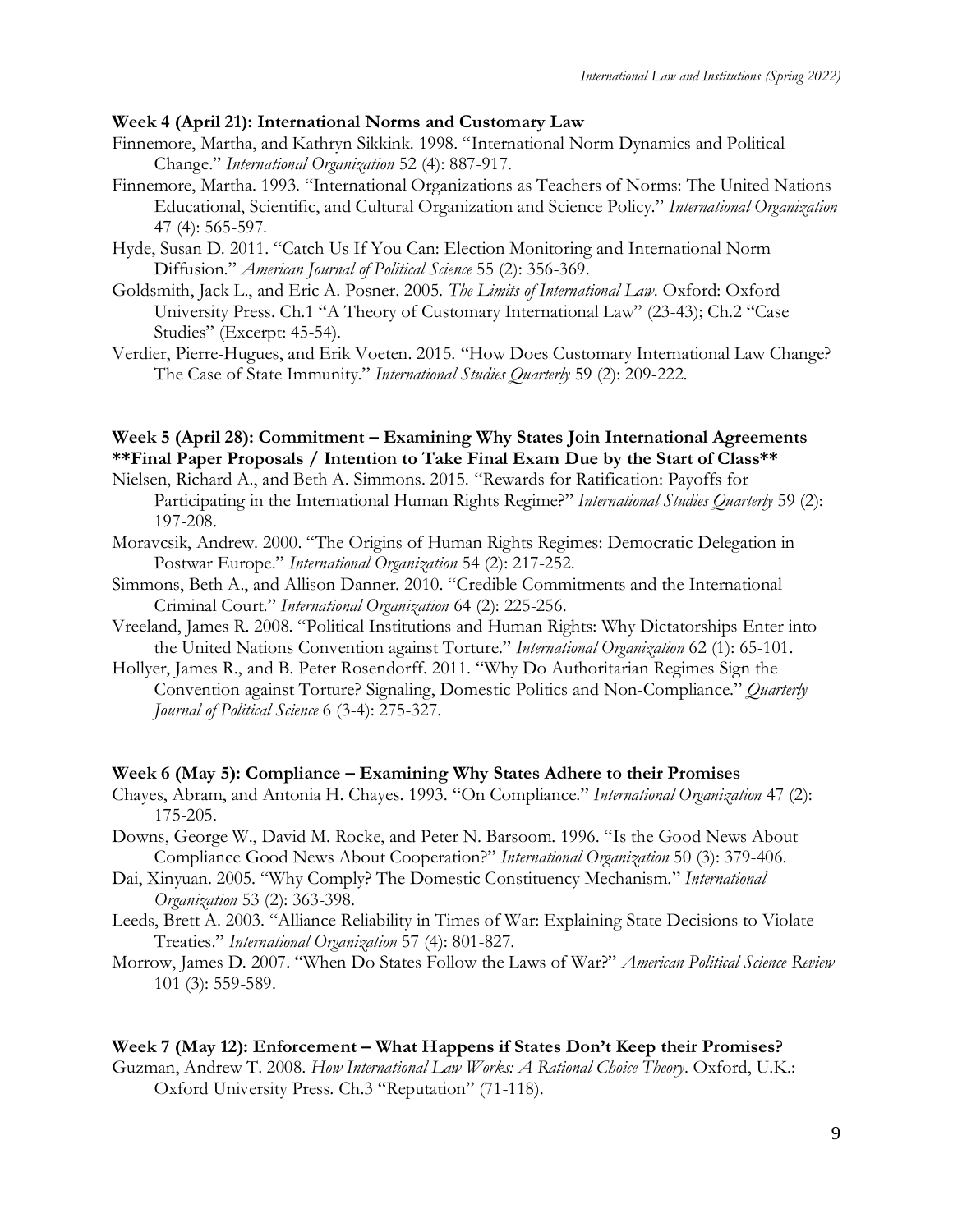- Crescenzi, Mark J.C., Jacob D. Kathman, Katja B. Kleinberg, and Reed M. Wood. 2012. "Reliability, Reputation, and Alliance Formation." *International Studies Quarterly* 56 (2): 259-274.
- Hafner-Burton, Emilie M. 2005. "Trading Human Rights: How Preferential Trade Agreements Influence Government Repression." *International Organization* 59 (3): 593-629.
- Allee, Todd, and Clint Peinhardt. 2011. "Contingent Credibility: The Impact of Investment Treaty Violations on Foreign Direct Investment." *International Organization* 65 (3): 401-432.
- Lebovic, James H., and Erik Voeten. 2009. "The Cost of Shame: International Organizations and Foreign Aid in the Punishing of Human Rights Violators." *Journal of Peace Research* 46 (1): 79- 97.

#### **Week 8 (May 19): Effectiveness – Figuring Out Whether International Law "Matters"**

- Simmons, Beth A. 2000. "International Law and State Behavior: Commitment and Compliance in International Monetary Affairs." *American Political Science Review* 94 (4): 819-835.
- von Stein, Jana. 2005. "Do Treaties Constrain or Screen? Selection Bias and Treaty Compliance." *American Political Science Review* 99 (4): 611-622.
- Simmons, Beth A., and Daniel J. Hopkins. 2005. "The Constraining Power of International Treaties: Theory and Methods." *American Political Science Review* 99 (4): 623-631.
- Mitchell, Ronald B. 1994. "Regime Design Matters: Intentional Oil Pollution and Treaty Compliance." *International Organization* 48 (3): 425-458.
- Wallace, Geoffrey P.R. 2013. "International Law and Public Attitudes toward Torture: An Experimental Study." *International Organization* 67 (1): 105-140.
- Fazal, Tanisha M. 2012. "Why States No Longer Declare War." *Security Studies* 21 (4): 557-593. *Optional:* 
	- Irajpanah, Katherine, and Kenneth A. Schultz. 2021. "Off the Menu: Post-1945 Norms and the End of War Declarations." *Security Studies* 30 (4): 485-516.
	- Fazal, Tanisha M., Katherine Irajpanah, and Kenneth A. Schultz. 2021. "The Decline in Declarations of War: An Exchange." *Security Studies* 30 (5): 893–904.

#### **Week 9 (May 26): International Courts and the Judicialization of International Law**

- Milgrom, Paul R., Douglass C. North, and Barry R. Weingast. 1990. "The Role of Institutions in the Revival of Trade: The Law Merchant, Private Judges, and the Champagne Fairs." *Economics and Politics* 2 (1): 1-23.
- Alter, Karen J. 2013. *The New Terrain of International Law: Courts, Politics, Rights*. Princeton, N.J.: Princeton University Press. Ch.2 "International Courts Altering Politics" (32-67).
- Allee, Todd L. and Paul K. Huth. 2006. "Legitimizing Dispute Settlement: International Legal Rulings as Domestic Political Cover." *American Political Science Review* 100 (2): 219-234.
- Alter, Karen J., and Laurence R. Helfer. 2010. "Nature or Nurture? Judicial Lawmaking in the European Court of Justice and the Andean Tribunal of Justice." *International Organization* 64 (4): 563–592.
- Voeten, Erik. 2008. "The Impartiality of International Judges: Evidence from the European Court of Human Rights." *American Political Science Review* 102 (4): 417-433.

#### **Week 10 (June 2): International Legal "Networks" – Regime Complexes and Forum Shopping**

Raustilia, Kal, and David G. Victor. 2004. "The Regime Complex for Plant Genetic Resources." *International Organization* 58 (2):277-309.